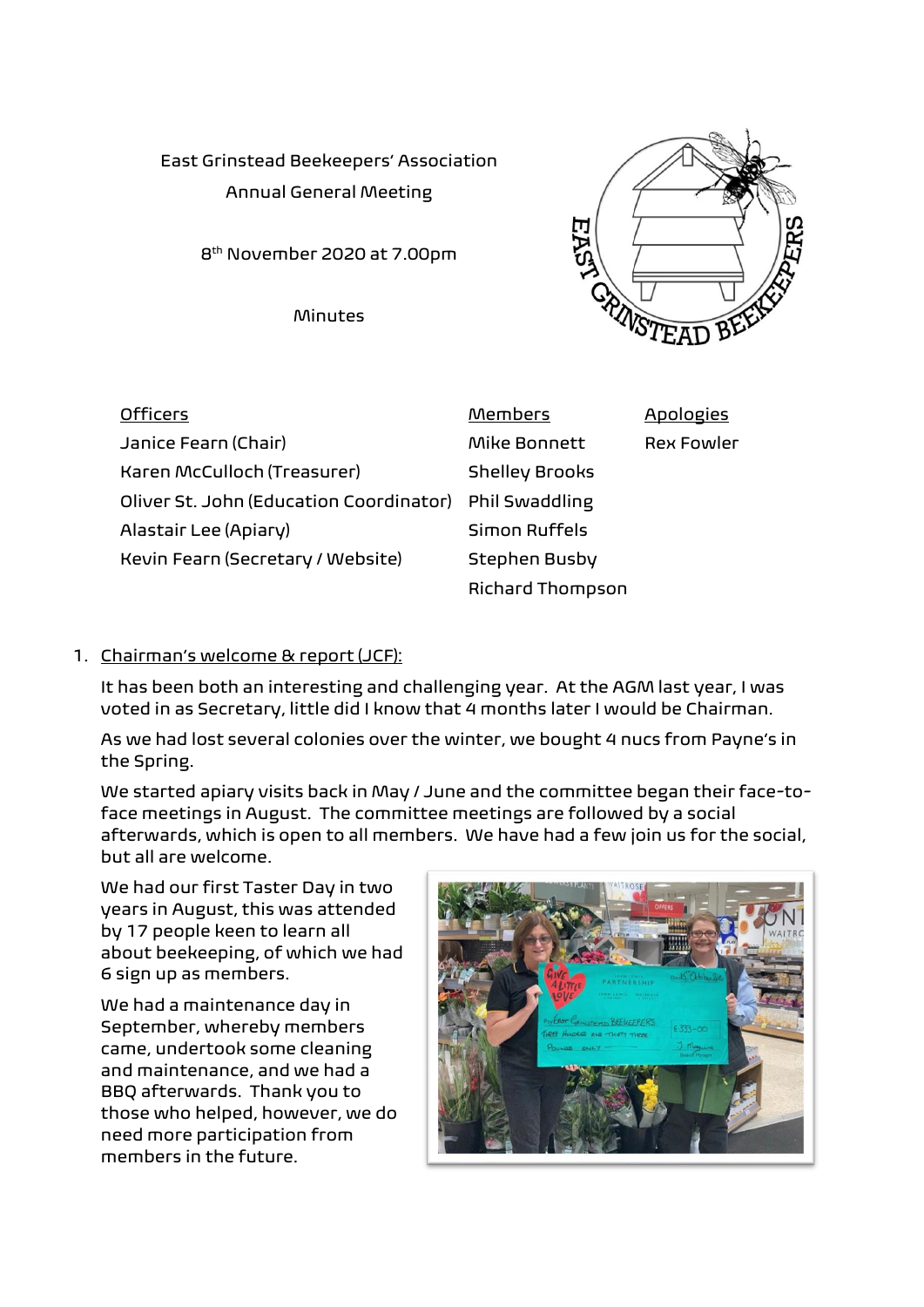I would like to thank Alistair for his continuing support as Apiary Manager, Karen, Kevin, and Oliver St John for their continued support. Thanks also go to Shelley, Mike, Andy for their help throughout the year. Without their support we would not be able to run this Association. I would also like to thank Tom Clarke and Mick McCarthy for their help with the Apiary last year, when we found ourselves without an Apiary Manager until Alistair took over, and to Jim for fixing our roof leak.

This year we have planted a new cherry tree at the apiary, and plans are in motion for a new shed, picnic benches and trellis to separate the apiary from the seating area.

I was contacted back in August by Community Matters Champion at Waitrose. I was told that their next community matters initiative was 'The Environment' and they were looking for charities / organisations / causes to donate to. Last month I collected a cheque for £333.00, which will go towards the new shed.

I would like to touch on participation within the association. We have 118 members, but still have two vacant positions. Events Manager and Newsletter Editor. Events Manager is a vital role to the Association, and without one we cannot put on events, as the members of the committee really do not have the time to do this as well as their role on the committee. If anyone is interested in either of these roles, please see me at the end.



I would also like to ask you, what you would like to see with the Association in the future, are you happy with what we are doing at the moment, or is there something you would like to see?

- 2. Treasurer's report (KMcC)
	- a. Karen presented the accounts for the year
	- b. A reduction of income due to Covid (talks and courses). Our main expenditure for the year was on the 4 new colonies.
	- c. We retain a healthy balance, with plans to spend some next year on the sheds and the picnic area.
	- d. Accounts proposed by Oliver and seconded by Alastair, approved by unanimous vote.
- 3. Apiary manager's report (AL)
	- a. Thanks to all who have supported this year. The bees have had a difficult year, with intermittent bad weather, culminating in all 4 colonies not surviving the year.
	- b. Agreed to purchase 4 new ones (KMcC) for the spring from Paynes.
- 4. Training Coordinator's report (OStJ)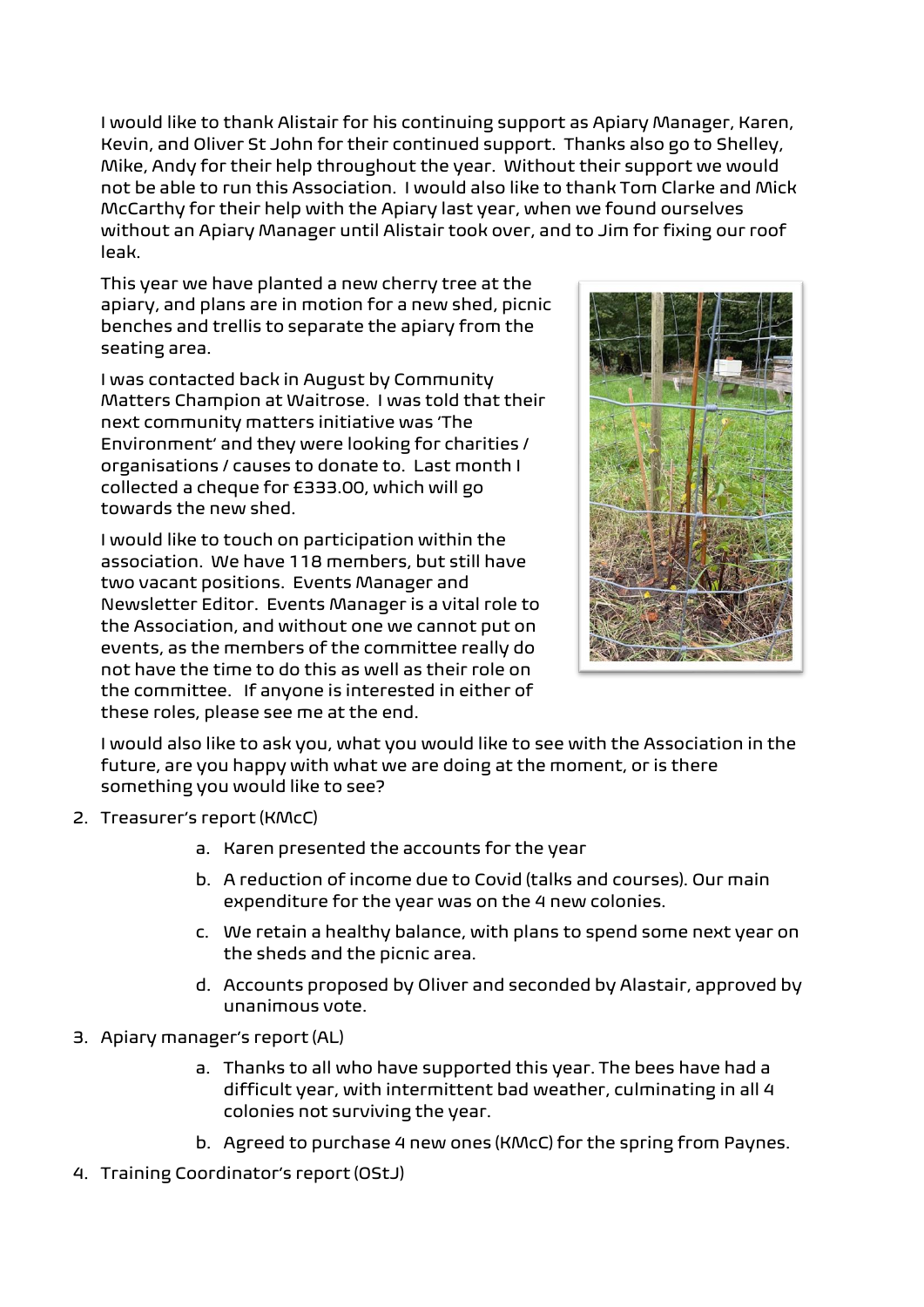- a. Taster day late due to Covid but successful
- b. Next year's events Basic Assessment Training (19th February) and Taster Day ( $7<sup>th</sup>$  May) – are on the website.
- 5. Swarm coordinator's report (EM)
	- a. None provided.
- 6. Election & appointment of Officers (JCF)
	- a. Chairman: Janice Constance Fearn
		- i. Oliver proposed, Stephen seconded, carried
	- b. Treasurer: Karen McCulloch
		- i. Janice proposed, Shelley seconded, carried
	- c. Secretary: Kevin Fearn
		- i. Alastair proposed, Oliver seconded carried
	- d. Training Coordinator: Oliver St John (unelected)
	- e. Apiary Manager: Alastair Lee (unelected)
	- f. Events Coordination: no volunteers, job description:

Book venues for the regular events, in cooperation with primary officers: Taster Day, Basic Bee Training, etc.

Organise other events – winter talks, apiary BBQ, etc. as might be of interest to the membership

Sign-up attendees, as required, using WhatsApp, email, Eventbrite, Google Forms.

Promotion of events on Facebook, via email, etc.

g. Newsletter Editor: no volunteers

## 7. AOB

- a. Direct Debits for next year are due at the end of this year.
- b. BBKA rates are going up, but we are holding our fees at the current rate.
- c. Insurance may be found on the BBKA website, which we can add to our website.
- d. Mike / Alastair to advise OStJ before the bee convention if anything is required.
- e. A visit to a bee museum was discussed.
- f. Christmas meal: only 3 have signed-up so far, please sign-up using the form accessed via the website.
- g. January meeting moved to the 24th due to refurbishment, March reverts to normal.
- h. Asian Hornet: we need to be aware during the coming season.